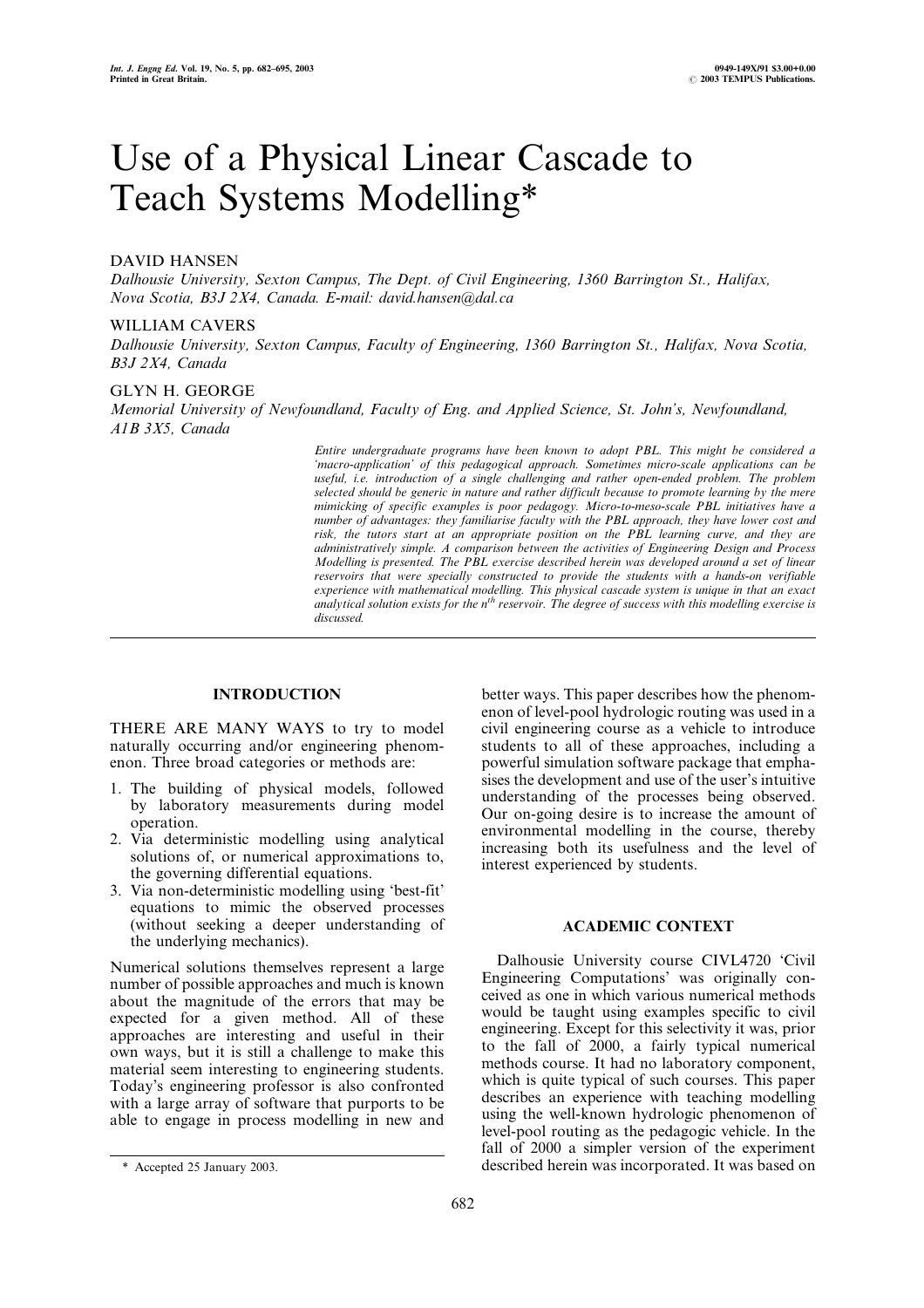the more common case of non-linear reservoirs (Hansen and George [1]); specifically, a cascade of small cylinders with outlets controlled by orifices—and for which no analytic solution exists for the n<sup>th</sup> outflow hydrograph. The experimental set-up was both inexpensive and easy to build. The experiment described herein was executed using a more elaborate system: a cascade of linear reservoirs, for which an analytic solution does exist for the n<sup>th</sup> outflow hydrograph. The level-pool routing phenomenon was modelled in CIVL4720 in five ways:

- physically:
- numerically, using traditional numerical schemes;
- analytically:
- statistically, using non-linear transformations and ordinary least squares regression (OLS);
- . using a systems-simulation software package known as Stella<sup>®</sup> (HPS 2000).

It is believed that this last approach represents quite a departure from what civil engineering students normally encounter in their undergraduate programs.

## PROBLEM-BASED, DESIGN, AND MODELLING

The underlying idea of PBL is already so familiar to engineers that they may be wondering what all the excitement is about. We would argue that engineering design is the quintessential PBL activity. Efforts by engineering professors to incorporate more design in their academic programs could be considered to be efforts to make their curricula more PBL in orientation. Students generally love design, but are not so sure about modelling. It is therefore interesting to compare and contrast the intellectual activities of `design' and of `modelling'. Table 1 presents such a comparison.

Therefore, although modelling is perhaps not as inherently PBL as the process of design, there appear to be many useful analogues between the thought processes involved. It is definitely true that sometimes the best way to advance a design effort is to build or test a model.

Savin-Baden [3] has presented and discussed a number of interesting anecdotes of student experiences with PBL under such categories as 'Fragmentation' and 'Self-validation'. 'Fragmentation' in the PBL context might be described as the student's intellectual and emotional discomfort caused by the expectation that he take greater responsibility for his own learning. The student is also expected to become facile with many disparate pieces of information and techniques that must be abstracted on a need-to-know basis from various fields of knowledge, often including (and perhaps especially) fields outside of the discipline in which the student is nominally enrolled. From the point of view of some students, particularly those already feeling besieged with work, this is worsened by the philosophy that they learn this rather foreign-looking material quite independently. Design, as an intellectual activity, is often affected by fragmentation, regardless of whether it is part of an undergraduate course in engineering or is being done for profit. One might also expect the activity of modelling to be affected by feelings of fragmentation, though perhaps to a lesser extent. In this PBL exercise the students were required to draw on the knowledge to which they

Table 1. Engineering design versus process modelling.

| Design                                                                                                                                                                                                  | Modelling                                                                                                                                                                                                                                                                                                              |  |  |  |  |
|---------------------------------------------------------------------------------------------------------------------------------------------------------------------------------------------------------|------------------------------------------------------------------------------------------------------------------------------------------------------------------------------------------------------------------------------------------------------------------------------------------------------------------------|--|--|--|--|
| Nature: the quintessential PBL activity.                                                                                                                                                                | Nature: An attempt to replicate the behaviour of an observable<br>phenomenon, often a naturally-occurring one.                                                                                                                                                                                                         |  |  |  |  |
| Purpose: to create a product that can be sold at a profit.                                                                                                                                              | Possible purposes: to understand nature, to predict an impact<br>on a natural system, to optimise operation of an artificial<br>system, to inexpensively pseudo-test a prototype.                                                                                                                                      |  |  |  |  |
| Has a morphology (see Dieter [2] for typical flow charts).                                                                                                                                              | Has a loose morphology, compared to design (see Figure 1).                                                                                                                                                                                                                                                             |  |  |  |  |
| Does not have one correct answer. Lateral thinking, criticism,<br>cross-disciplinary investigations, and teamwork often needed.                                                                         | Often quite obvious as to how good an answer is (closeness-of-<br>agreement between observed and modelled outcomes).                                                                                                                                                                                                   |  |  |  |  |
| Design has iterative components, esp. 'Needs Analysis',<br>'Problem Definition', and 'Generation of Alternatives'. These<br>steps drive much of the information gathering and on-the-<br>spot learning. | Best modelling approach might be arrived at iteratively; some<br>are more powerful than others but may not be justifiable due<br>to time constraints, or the need for a 'good enough' answer.<br>Details of underlying physics and phenomenologies relatively<br>important and may need to be re-visited and enhanced. |  |  |  |  |
| Requires intuitive leaps, so as to finally arrive at an outcome<br>(prototype).                                                                                                                         | Nature of internal system connectivities requires the application<br>of intuition.                                                                                                                                                                                                                                     |  |  |  |  |
| New design cannot be called a success until production units<br>have been subjected to long-term testing in the field.                                                                                  | Poorly designed and/or specified models (too few or too many<br>parameters) can produce deceptively credible results when<br>tested under a narrow range of conditions. Modelling tends<br>to make modellers believe that their models are 'the truth'.                                                                |  |  |  |  |
| Outcomes (prototypes) cannot always be tested before being<br>used (especially in civil engineering).                                                                                                   | Outcomes can be tested, and at almost no cost in the case of<br>mathematical modelling. Modelling permits repeatable<br>vicarious experimentation.                                                                                                                                                                     |  |  |  |  |
| Confidence in a given design may be improved <i>via</i> the testing of<br>its systems and sub-systems.                                                                                                  | Confidence in the final version of any model is undermined by<br>the problem of lack of uniqueness: two different sets of<br>parameter values can give virtually the same gross outcome.                                                                                                                               |  |  |  |  |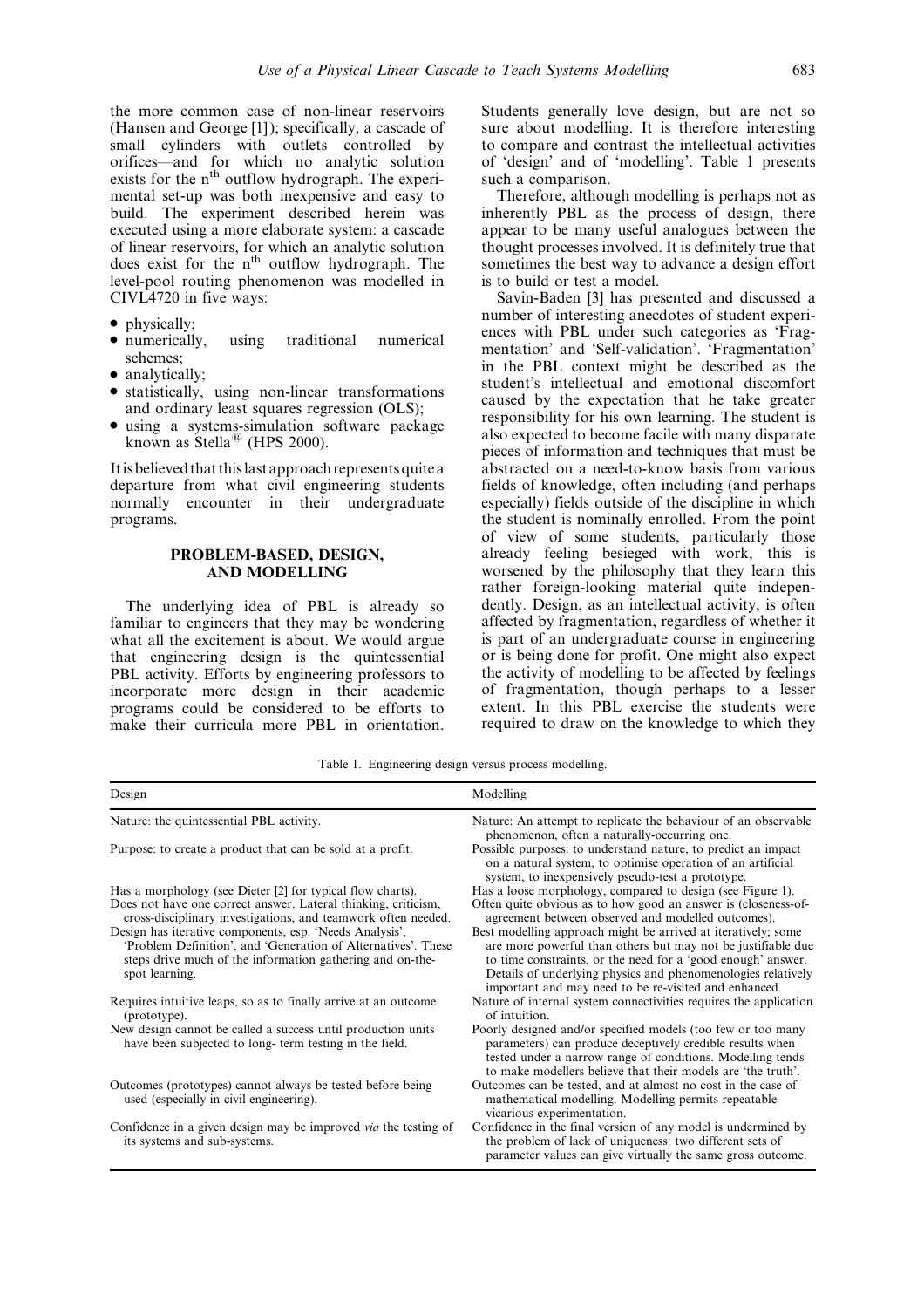had previously been exposed in courses in differential equations, fluid mechanics, hydraulics and hydrology. This material represented a sound basis from which students began their modelling efforts, but extension of this knowledge was also required. Students were also expected to use their own intuition to establish and test internal system connectivities and phenomenologies. Some students found this expectation disconcerting while others welcomed it.

With respect to self-validation, engineering students in conventional engineering courses in Canada are rather notorious for being reluctant to ask questions, being more accustomed to a learning style referred to as 'reproductive pedagogy' (Savin-Baden [3]). This attitude is very much the antithesis of one appropriate to PBL. Savin-Baden [3] found that PBL-based programs forced students to ask questions, which was interpreted as leading to greater student `self-validation' and `self-discovery'. That is, students began to realise that frequent questioning enhanced their own learning. Savin-Baden [3] describes this as `students taking more personal responsibility for their learning, and in a manner or style unique to each individual.' Certainly, both design and modelling require that pride, passivity and fear be discarded; none are helpful in generating design alternatives or in improving a model. Neither do they assist in arriving at robust and innovative final outcomes. We would perceive these kinds of issues as depending largely on the basic maturity of the students and of the kind of classroom/laboratory culture that is fostered by the instructors. In this context it was repeatedly made clear that there was/is no such thing as a stupid question; all questions were treated in a welcoming manner and with the utmost respect and professionalism. A good PBL environment was further fostered by not immediately giving out all the information necessary to model the phenomenon in question.

Whiteman and Nygren [4] have presented a diagram that is relevant to modelling and PBL; it graphically illustrates the fact that nowadays software may come into the picture at any and all stages of the modelling process. For the modelling exercise described herein, the upper part of this paradigm did not apply—the physical reservoirs were not a representation of any real cascade system, and was therefore not refined. Apparently, this did not detract from its pedagogical value. However, the incorporation of a modern systems simulation software package, to be described later, was felt by the students to be critical to feeling successful about the overall experience.

## **METHOD**

The phrase 'level-pool routing' in hydrology refers either to the manner in which water moves through a pond or reservoir, or to one of a number of algorithms that may be used to simulate this phenomenon. All such algorithms are based on the simple principle of the conservation of volume. A series of reservoirs is referred to as a cascade; a typical outflow sequence for such a cascade is shown in Fig. 2.

It was desired to make the students' modelling experience more than just successfully generating graph(s) that look like Fig. 2. It was hoped that by



Fig. 1. A modelling paradigm (after Whiteman and Nygren, [4]).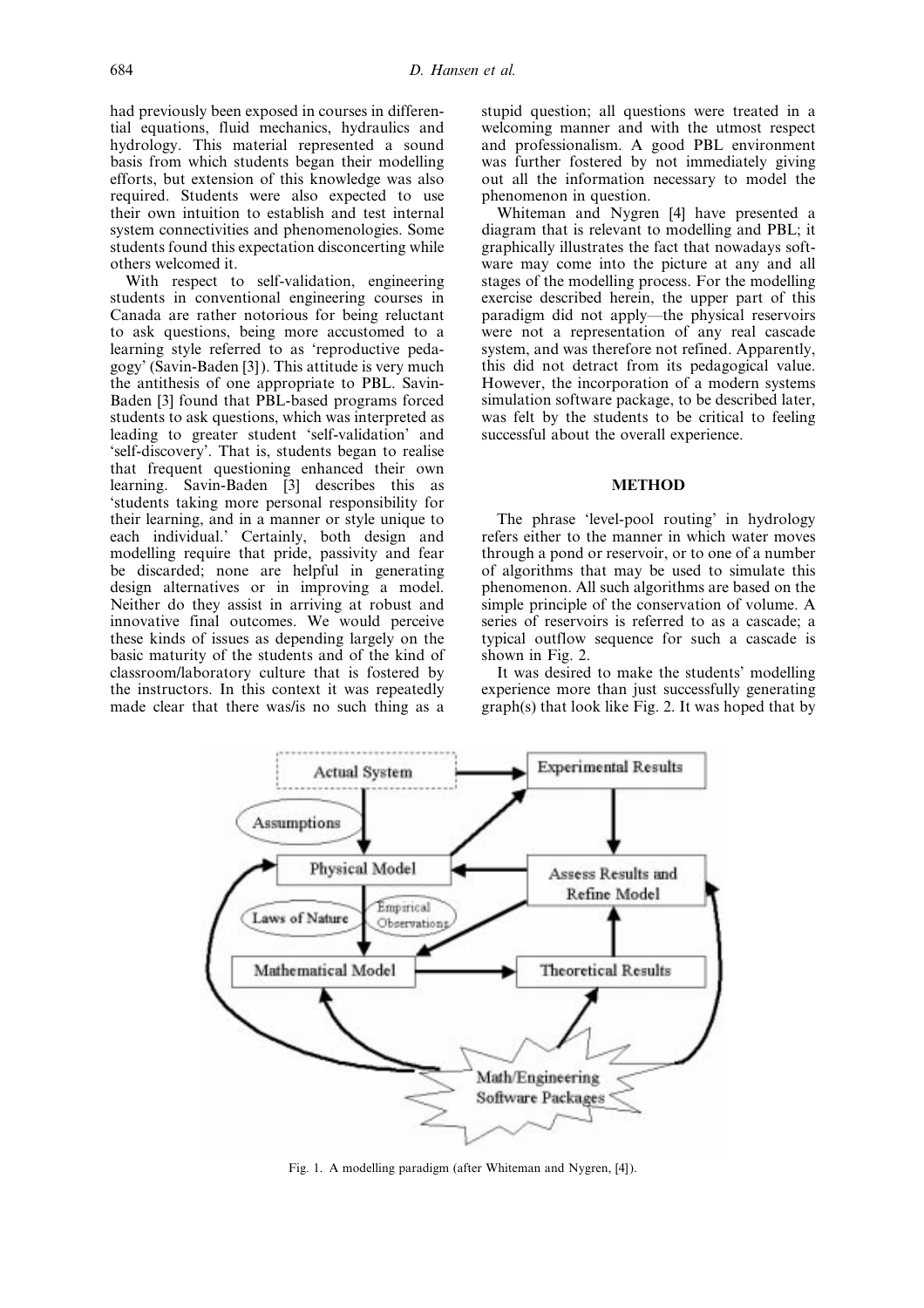

Fig. 2. Outflow hydrographs for a cascade of three reservoirs. (The first reservoir had no inflow; it drained an imposed initial volume).

making the modelling effort more experiential and by including an element of competition, that the level of student interest would be increased. Therefore, a linear cascade of three reservoirs was designed and assembled out of aluminum (see Fig. A1 in Appendix A), at a cost of about \$2000. Each tank was  $1.2 \text{ m}$  long by  $0.25 \text{ m}$  high by 0.5 m wide. The outflow from each of these reservoirs, placed in series, was controlled by a weir with a triangular opening having an angle of only  $5^\circ$ .

Students used a vernier caliper and a measuring tape to obtain `all relevant physical dimensions' of the apparatus, such as weir angles and how the surface area of each tank varied with depth. Naturally, some students returned to obtain measurements that they later realised were needed in order to do the modelling. The procedure was as follows: water coloured with fluorescent green dye drained through a series of tanks and the students took pictures at regular intervals of the state of the system while the water was making its way though it. This was initiated by having one student remove a blockage from the top weir opening and start a clock at the same moment. Another student took a sequence of colour photographs with a digital camera, capturing the water levels in each tank via a bank of piezometers. Because there was a clock in the view of the camera, the students were able to obtain the time that had elapsed for any given set of water levels. These images were e-mailed to the students and they used the standard weir equation to convert the water levels, as measured from the images, into outflows. In this way they compiled all the data associated with the complete passage of the water that was initially only in the top tank. This system for physically modelling hydrologic routing was less expensive and complex than a data acquisition system with three water level pressure transducers connected to, say, a PC equipped with Lab-View.

# THEORY AND EQUIPMENT

The phenomenon associated with how the water runs in, and out of, any given reservoir is governed by the following equation:

$$
Q_{in} - Q_{out} = \frac{ds}{dt}
$$
 (1)

where 's' is the volume of water in any given reservoir;  $Q_{in}$  is the hydrograph supplied by the next-most upstream reservoir.

Consider Fig. 3. If we integrate over H:

$$
Q=C_d\,2\sqrt{2g}\tan\frac{\theta}{2}\,\int_0^H\,(H-h)h^{1/2}dh
$$

we obtain the  $Q_{\text{out}}$  governing a weir outlet:

$$
Q_{\text{out}} = C_d \frac{8}{15} \sqrt{2g} \tan \frac{\theta}{2} H^{5/2}
$$
 (2)

In this case it was found necessary to make  $\theta$ only  $5^\circ$ . Computer simulations indicated that larger angles would drain the tanks so quickly that the students would probably not have time to collect a data set with enough points to nicely describe the gibbus (bump) of a hydrograph. This was also a concern because the digital camera used to record the state of the system at any given moment required a few seconds to write each image to its memory card. This did make the weirs more difficult to fabricate than would have been the case for larger openings. In the interests of future experimental flexibility, the tanks were designed to accommodate weirs with values of  $\theta$ up to about  $30^{\circ}$  (see Fig. A1 in Appendix A). It is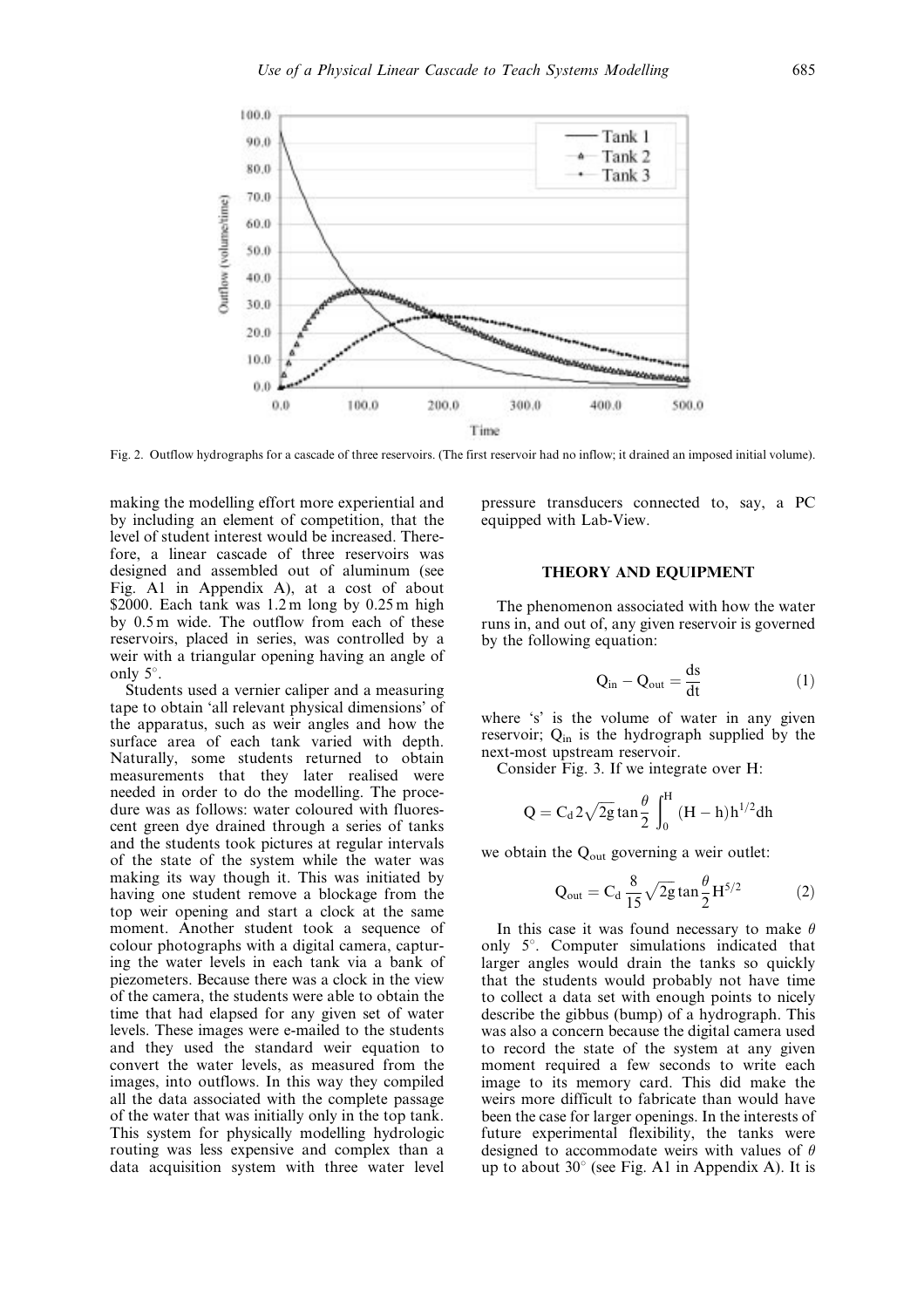

Fig. 3. Definition sketch used in derivation of expression for discharge from triangular weir.

noteworthy that the discharge coefficient  $C_d$ actually varies with the head.

Fortunately, the range of  $C_d$  is not large. The problem of how to account for  $C_d$  was representative of a very important question that we wanted the students to deal with: Is it always necessary to incorporate all the known physics in order to adequately replicate a phenomenon? The answer, of course, is that it is certainly not always necessary to do so. We deliberately refrained from providing the students with the above information until they demonstrated that they had successfully achieved a measure of success in their initial modelling efforts.

With respect to the reservoirs themselves, in order for an analytical solution to exist for the n<sup>th</sup> reservoir, a linear relation between storage and outflow is needed:

$$
s = KQ_{out} \tag{3}
$$

It is a classical derivation in hydrology to combine Equations (1) and (3) through successive reservoirs in a cascade in order to obtain the n<sup>th</sup> hydrograph. The result is founded on the gamma-function (see Appendix C). The side-walls of the tanks were designed so that the volume sin each tank increased with depth in such a way that the non-linearity of the weirs was offset, making Equation (3) a reality (see also the terms defined for Equation (4)).

# MODELLING APPROACHES USED

Having researched the basic theory and having their data-set in hand, the students sought to computationally reproduce (model) what they had observed, in four ways:

- . using the appropriate exact analytical solution for each tank;
- . using numerical solutions to equations [1] and [2], executed in MS-Excel $^{(8)}$ ;
- . using a modern drag-and-drop icon-based simulation package known as Stella [6];
- . statistically, via non-linear OLS curve-fitting.

The first three methods were presented in the lecture-component of the course as examples of `deterministic modelling', the last as an example of `non-deterministic modelling'.

#### Note on Physical modelling

This component has been described above. Low heads corrections to weir behaviour were not required of the students, although a couple of the more perspicacious ones asked if they should include this effect. A great deal is known about the physical modelling of hydraulic phenomena occurring in open channels (rivers) and over structures (such as spillways), which are usually based on Froude scaling laws. It does not appear that much work has been done on inferring the behaviour of real reservoirs using model reservoirs. This may be investigated at a future date, especially with regard to the trapping of model sediment. At this stage the students were not required to make any such inferences; the outcomes of the laboratory work were taken and used at face value.

#### Analytical solution

As previously mentioned, the surface area of these three reservoirs was designed to increase in such a way that the non-linearity of the outlet (a triangular weir) was negated. The closed-form



Fig. 4. Variation in weir coefficient with head (after Daugherty and Franzini [5]).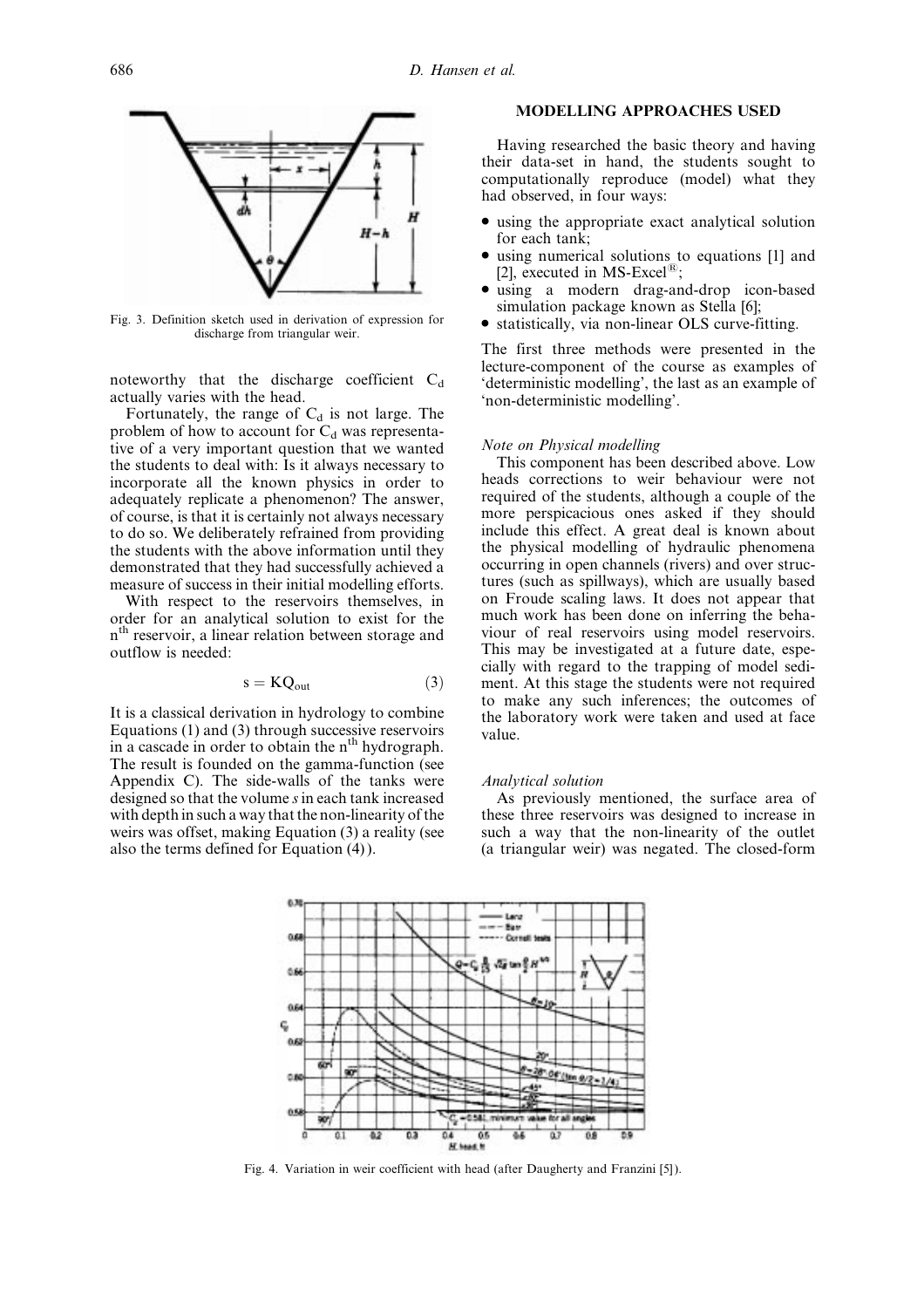solution for the discharge from the first tank is (see Appendix C):

$$
Q_{out} = \frac{s_o}{K} exp\left(-\frac{t}{K}\right) \tag{C-1}
$$

The closed-form solution for the discharge leaving the second tank is (see Appendix C):

$$
Q_{out} = \frac{s_o}{K^2} \exp\left(-\frac{t}{K}\right) \qquad (C-11)
$$

The solution for  $n<sup>th</sup>$  tank is (see Appendix C):

$$
\frac{Q}{Q_{\text{max}}} = \left(\frac{t}{t_{Q\text{max}}}\right)^{m} \exp\left(\frac{t_{Q\text{max}} - t}{t_{g} - t_{Q\text{max}}}\right) \qquad (C-21)
$$

where:  $m = t_{\text{O max}}/(t_g - t_{\text{O max}})$ .

Discharge hydrographs computed using the above equations could therefore be compared with the hydrographs obtained from the laboratory measurements.

#### Numerical modelling

There are many well-known numerical schemes for solving both ordinary differential equations (Orvis [7]) and partial differential equations (Hansen [8], Hansen and Droste [9], Olsthoorn [10], Townsend *et al.* [11]) that can be executed efficiently in spreadsheets such as  $\text{Excel}^{\textcircled{B}}$  (see also Wolff [12]). In this case the method of Euler, as well as Heun's improvement upon it, (Chapra and Canale [13]) were applied to the differential equation in question (for the hydrologic theory see Bedient and Huber [14]):

$$
\frac{dh}{dt} = \frac{Q_{in} - ph^q}{A_R} = f(h, t)
$$
 (4a)

 $A_R = mh^n$  (4b)

where:

 $h =$  depth above the invert of the weir (L):

 $Q_{in}$  = inflow hydrograph to the tank in question  $\mathrm{L}^3$ T);

- p &  $q =$ empirical parameters governing outflow hydraulic (a triangular weir herein, so  $q = 2.5$ );
- $A_R$  = surface area of the reservoir at a given depth h;
- m and n = empirical parameters relating  $A_R$  to h. In this case the flair of the side-walls was adjusted so that m = 48 and n = 1.5 (for  $A_R$  in cm<sup>2</sup>).

The Euler-Heun algorithm can be efficiently executed in the tabular form for which spreadsheets are famous (see Tables 2a and 2b). Modern desktop computer CPUs are so fast that there now seems to be little interest in the relative efficiency of algorithms used to solve many civil engineering problems. In addition, we feel that it is more important in an educational setting that (i) students implement the relevant mathematics personally and pseudo-manually (not using black-box software), and that (ii) students be able to implement the mathematics efficiently. It seems that an excessive amount of time is often spent debugging conventional code, necessitating the impartation of fewer numerical methods and the assigning of fewer problems. This aspect is a very important consideration when teaching engineering students because their academic load is quite heavy.

The result of the first numerical solution is the outflow hydrograph from the first tank. This becomes the inflow hydrograph to the second tank, and so on.

#### Statistically

One generic aspect of CIVL4720 is the use of OLS curve fitting and nonlinear transformations to describe processes non-deterministically. The solution to the outflow from the first tank will be used to demonstrate what the students did in this regard. The analytic solution is:

$$
Q_{out} = \frac{s_o}{K} exp\left(-\frac{t}{K}\right) \hspace{1.5cm} (5a)
$$

It is therefore appropriate to regress  $ln(Q_{out})$ , as the dependent variable, against time as the

| Time<br>(sec) | Inflow $Q_{in}$ (cm <sup>3</sup> /s) | Head in tank 1<br>(m) | Outlow<br>$Q_{\text{out}}$<br>(cm <sup>3</sup> /s) | Area $A_R$<br>(cm <sup>2</sup> ) | Slope<br>f(h, t) | $h(t + \Delta t)$<br>(cm) |
|---------------|--------------------------------------|-----------------------|----------------------------------------------------|----------------------------------|------------------|---------------------------|
|               | U                                    |                       |                                                    |                                  |                  |                           |
| ∠             |                                      |                       |                                                    |                                  |                  |                           |
| etc           |                                      |                       |                                                    |                                  |                  |                           |

Table 2a. Tabular execution of level-pool reservoir routing, using the Euler method to solve Equation (4)

Table 2b. Tabular execution of level-pool reservoir routing, using the Euler-Heun method to solve Equation (4)

| Time<br>(sec) | Inflow<br>$Q_{in}$<br>$\rm (cm^3/s)$ | Head in<br>tank 1<br>(cm) | Outlow<br>$Q_{\text{out}}$<br>(cm <sup>3</sup> /s) | Area $A_R$<br>$\rm (cm^2)$ | lst<br>slope<br>f(h, t) | Revised<br>$Q_{\text{out}}$ | Revised<br>$A_R$ | 2nd<br>slope<br>f(h, t) | average | $h(t + \Delta t)$ |
|---------------|--------------------------------------|---------------------------|----------------------------------------------------|----------------------------|-------------------------|-----------------------------|------------------|-------------------------|---------|-------------------|
| 0             | 0                                    |                           |                                                    |                            |                         |                             |                  |                         |         |                   |
| ◠             |                                      |                           |                                                    |                            |                         |                             |                  |                         |         |                   |
| etc           |                                      |                           |                                                    |                            |                         |                             |                  |                         |         | etc               |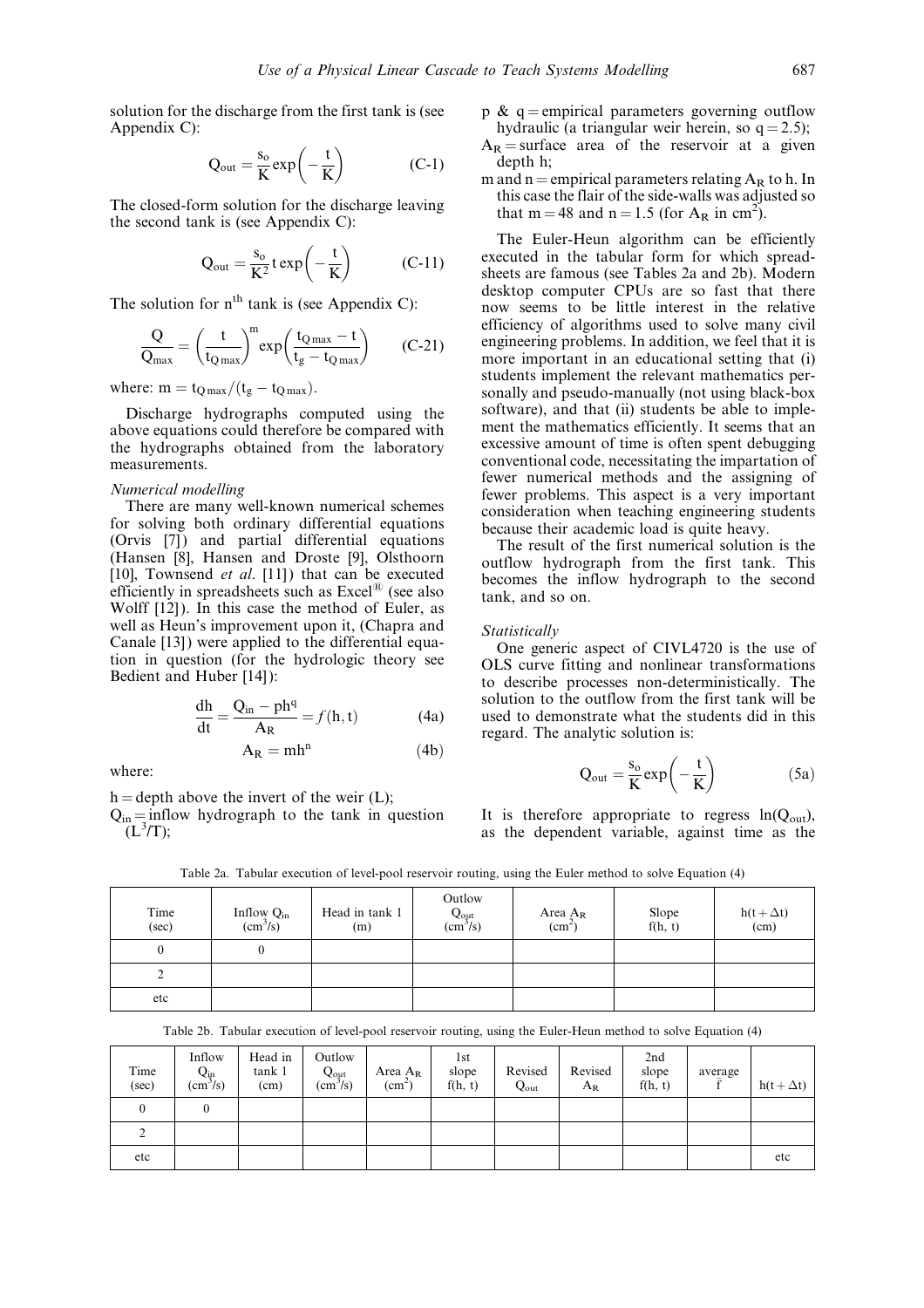independent variable. The nominal or apparent slope  $S_A$  associated with the linear regression outcome can be used to obtain K according to:

$$
-\frac{1}{K} = S_A \tag{5b}
$$

The nominal or apparent intercept  $I_A$  associated with the linear regression outcome can be used to obtain  $s_0/K$  found in Equation (5a), according to:

$$
\frac{s_o}{K} = \exp(I_A) \tag{5c}
$$

The student used about 30 data points, collected over 15 minutes, to compare independent estimates of  $s_0/K$  to those found using the actual initial volume  $s_0$  and measurements of the tank(s). Similar efforts were applied to the transforms and lumped parameters implied by equations C-11 and C-21.

#### USING SYSTEMS SIMULATION SOFTWARE (STELLA $^{(8)}$ )

 $STELLA^{\circledR}$  is an environment for constructing and interacting with models. It has two main layers, the `high-level mapping' layer and `model construction' layer. The former is used to create a system map that identifies the important operatives in a given system. The latter, which was the only layer used for the application described herein, makes it possible to develop a detailed representation of the individual processes in the system being considered. Instead of the lengthy and complex codes used by conventional programming environments, the  $STELLA^{\circledR}$  environment uses only four icons to achieve system representation. These four icons represent state variables (Stocks), activities in the system (Flows), conversion of inputs into outputs (Converters), and information transmission between the other three elements of the model (Connectors). This not only simplifies model building, it provides an enhanced interactive environment between the model and the model builder.

 $STELLA^{\circledR}$  has been used to model the learning process itself. Eftekhar et al. [16] used it to determine the effect that structure, time delays and policies have on the amount that undergraduate students learn (the stock in STELLA $^{\circledR}$ was 'the amount learned'). The same authors subsequently investigated the effects of student



Fig. 5. Template for the reservoir cascade created using  $STELLA^{\circledR}$  systems simulation software. (The template becomes animated during simulation, with the tanks filling and emptying.)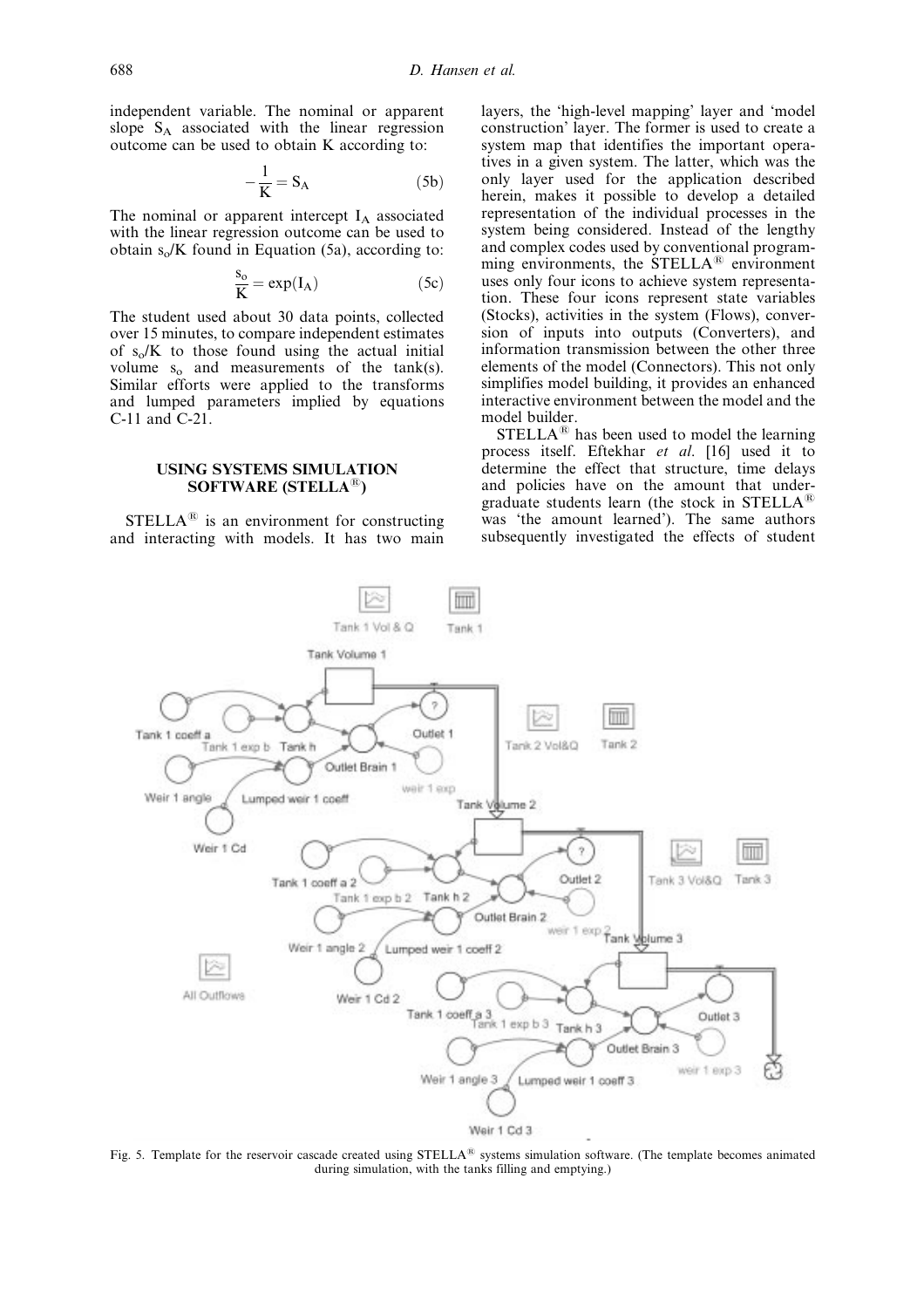values, external reinforcement, and student effort on learning. In a more environmental vein, Ndegwa et al. [17] used  $STELLA^{\textcircled{\tiny{R}}}$  to simulate the biological and nutrient kinetics of composted manure, successfully mimicking its cyclical changes in temperature and moisture content. The diversity in the applications cited underlines the fact that  $STELLA^{\textcircled{E}}$  falls in a class of relatively new generic software, one that has both significant pedagogic potential and practical use.

## **OUTCOMES**

We were reasonably pleased with the students' reports, especially considering that this was the first time that this experiment had been attempted. The requirements as to what the report had to contain were stated in too general a fashion. Instructions to `compare outcomes' were generally not wellexecuted by the students. It was assumed that the general idea of modelling a physically observable phenomenon using theories, as compared to approximations to theories, was already understood. This was apparently not uniformly the case. Many students seemed to treat all of the outcomes, including the physical modelling effort, as having completely equal validity and significance, in that many students did not seem to treat the experimental data as the ultimate basis for making comparisons. They were also weak in their appreciation of (i) the role of errors in their physical measurements on the outcomes, and of (ii) the idea that parameter estimates arising from modelling efforts might not be perfect, and might in fact be honed or calibrated in order to improve the agreement between computed and observed outcomes. Appendix A presents a statement of how the initial data collection and processing was to be executed. A progress report was required shortly afterwards, so as to spread out the work in a more explicit manner (students being notoriously poor at beginning the analysis of fresh data in a timely manner). Appendix B is the statement of what was expected of each group—a formal report in which all the methods used to model the routing phenomenon were to be compared. Appendix C is a classical mathematical derivation of the expression for the hydrograph from the  $n<sup>th</sup>$  tank of a linear cascade (expanded from Viessman et al. [15]).

#### STUDENT REACTION

The experiment and associated report-writing requirement were not favourably rated in the formal evaluation of the course (conducted by the faculty). Informal discussions that took place some months later indicated that students felt that although the exercise was valuable, it was too much work for the marks allocated, and that the evaluations had been harsh. Recent comments from two of the more mature students in the class were as follows:

`Through completing the linear reservoir modelling exercise we uncovered many principles and concepts that could only be discovered through self-directed investigation and shared learning among the team. One reward was the exposure of the advantages and limitations of each modelling approach, and how these were controlled by varying model controls and input parameters.'

`All too often computer modelling becomes a poorly understood "black box" situation, but by applying the same numerical algorithm in spreadsheets as was used in STELLA<sup>®</sup>, a greater understanding of both the advantages and the disadvantages of the software was gained. This learning process was complimented by using non-deterministic methods to gain an understanding of their own usefulness and limitations. It was gratifying to find that the same approximate coefficients as were used in the theoretical solution could be recovered from the non-deterministic model.'

There were no complaints of cognitive fragmentation, possibly because most of the tools that were needed to do the modelling were provided along the way, in various forms. The students did not, however, successfully use all of the available tools in all cases. There did not appear to be any `rhyme or reason' to this selectivity.

## **CONCLUSIONS**

Hydrologic routing was successfully used as a vehicle to introduce civil engineering students to the idea that there are many ways to simulate a phenomenon. The thought processes and decisions associated with such modelling efforts appear to be analogous to the thought processes associated with design, which is highly PBL in its essence. The data collection of time-varying water levels via a digital camera was reasonably successful (achieving the right lighting was found to be difficult), but might in future be simplified by creating a digital video clip that could be mounted on the WebCT site for the course. Many of the students were very intrigued by the possibilities implied by the  $STELLA^{\circledR}$ systems simulation software. The new experiment was a qualified success and will be used on a regular basis. The  $MS-Word^{\circledR}$  file for this article, as well as the AutoCAD files for the linear tank design, can be obtained for free from the first author.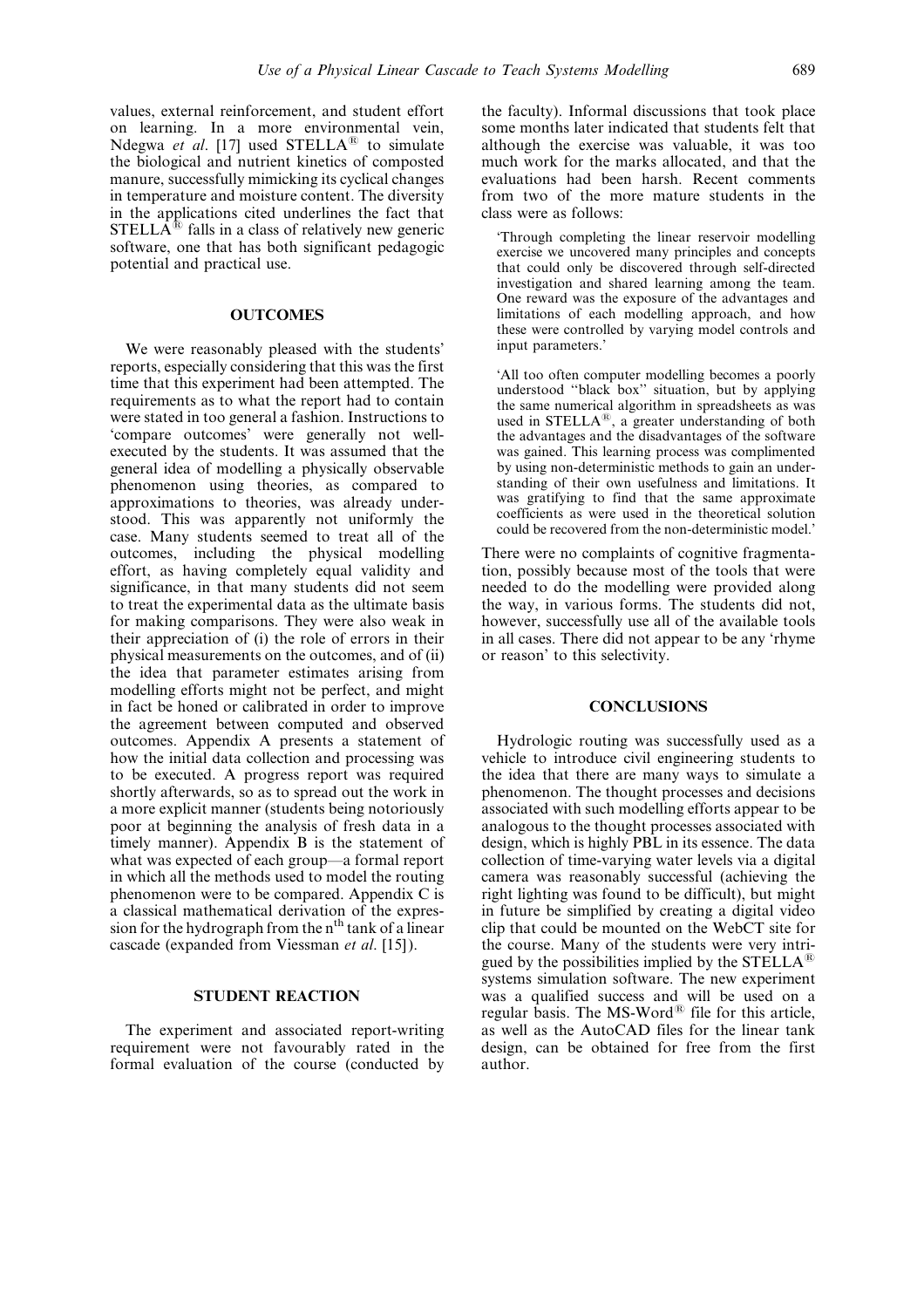#### 690 D. Hansen et al.

#### **REFERENCES**

- 1. D. Hansen and G. H. George, A multi-facetted approach to teaching modelling, via hydrologic routing, 12th Canadian Conf. on Eng. Education,  $(2001)$  pp. 63–73.
- 2. G. E. Dieter, *Engineering Design, a Materials and Processing Approach*, McGraw-Hill, NY (1991).
- 3. M. Savin-Baden, Problem-Based Learning in Higher Education: Untold Stories, Society for Research into Higher Education and Open University Press, UK (2000).
- 4. W. E. Whiteman and K. P. Nygren, Achieving the right balance: properly integrating math software packages into engineering education,  $\overline{ASEE}$  J. of Eng. Educ., 89(3), 2000, pp. 331–336.
- 5. R. L. Daugherty and J. B. Franzini, Fluid Mechanics with Engineering Applications, McGraw-Hill, NY, (1977). 6. High Performance Systems,  $STELLA^{\circledR}$  Systems Simulation Software, High Performance Systems,
- Inc., Lebanon, NH 03755 (2000). See also http://www.hps-inc.com/edu/phy\_and\_eng/stella.htm. 7. W. J. Orvis, 1-2-3 for Scientists and Engineers, Sybex, San Francisco (1987).
- 8. D. Hansen, Using electronic spreadsheets to solve heat conduction and seepage problems, Proc. of 1st Prov. Conference on Computer-Aided-Learning and Computer-Managed-Instruction, Memorial University of Nfld,  $(1992)$  pp. 23-25.
- 9. D. Hansen and R. Droste, Counteracting numerical dispersion when using an electronic spreadsheet to perform 1-D advection-dispersion studies, First Canadian Environmental Eng. Conference, Vol. II-2, (1990) pp. 834-850.
- 10. T. N. Olsthoorn, Computer notes—the power of the electronic worksheet: modelling without special programs, Groundwater, May-June, (1985) pp. 381-390.
- 11. D. R., Townsend, V. K. Garga and D. Hansen, Finite difference modelling of the variation in piezometric head within a rockfill embankment, Canadian Journal of Civil Engineering, 18(2),  $(1991)$  pp. 254–263.
- 12. T. F. Wolff, Spreadsheet Applications in Geotechnical Engineering, PWS Publishing Ltd, Boston (1995).
- 13. S. C. Chapra and P. Canale, Numerical Methods for Engineers, 2nd ed., McGraw-Hill, NY (1988).
- 14. P. B. Bedient and W. C. Huber,  $Hydrology & Floodplain$  Analysis, 2nd ed., Addison-Wesley, Reading MA (1992).
- 15. W. Viessman and G. L. Lewis, *Introduction of Hydrology*, 4th ed., Harper-Collins, NY (1996).
- 16. N. Eftekhar, D.R. Strong and O. Hawaleshka, Towards dynamic modelling of a teaching-learning system: 1. The unified theory, Int. J. Eng. Educ., 12(6), 1997.
- 17. P. M. Ndegwa, S. A. Thompson and W. C. Merka, A dynamic simulation model of in situ composting of caged layered manure, *Composting Science and Utilization*, **8**(3), (2000) pp. 190–202.

## APPENDIX A

## Data collection from a physical model of a linear reservoir cascade

#### CIVL4720 Civil Engineering Computations Laboratory Assignment

Today you will photographically record the behaviour of a physical model that represents a reservoir cascade. You are not restricted to recording the temporal variation in water levels by this method only. In this case the cascade is a series of three aluminium tanks arranged horizontally in a series. These reservoirs have a special shape and each has a weir at the outlet.

- 1. Ensure that the above apparatus is level, so that the tank outlets are vertical.
- 2. Use a black dry-erase marker to write the date and the Trial No. on the small white-board above the piezobank.
- 3. Insert the triangular dam into the weir opening of the (empty) top reservoir.
- 4. Use the hose to fill the top reservoir nearly to the top. Use the tap (hand-valve) in the SE corner of the lab to control the fill-up.
- 5. Put the clock back on the stand, plug it in, and zero it. Turn on the light and hold it near (but not in front of) the clock. The light is important in illuminating the clock face, so as to be clearly seen in the photos (ie. you will use a series of jpg's to read off the times so the clock face needs to be well-lit).
- 6. Get the photographer in position. You need a photo at  $t=0$ . Measure the starting water level in the top tank.
- 7. Have someone simultaneously pull the plug and flick the start-switch on the clock.
- 8. Take a sequence of pictures to document what happens with respect to water level variation in the three reservoirs, through time. Note any unusual behaviour.

Before you leave:

- . Make sure you understand how to read the clock-face. (The major divisions are not minutes and the smallest divisions are not seconds).
- . Make sure you understand how to read the scale on the piezobank.
- . Determine what piezometer reading is associated with zero flow in each case.
- . Measure all relevant physical dimensions that, in your opinion, affect the behaviour of the cascade (using a ruler, calipers, etc.)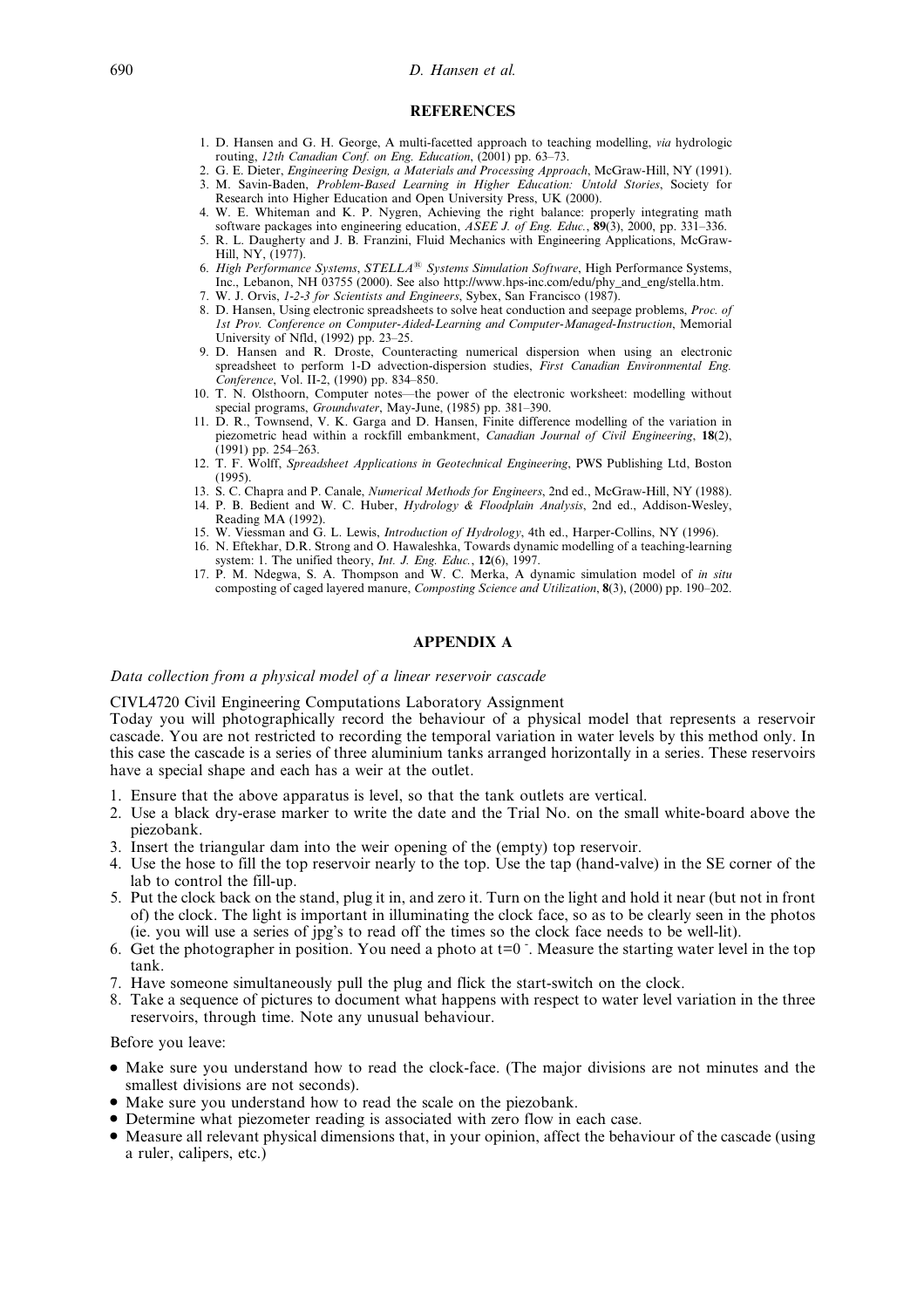

Fig. 6. The cascade of linear reservoirs (weir plates not installed).

Initial processing and presentation of raw data:

- 1. Find the governing equation for a weir in a fluid mechanics or hydraulic structures textbook (stated as flow, Q, as a function of depth h over the invert). These books are in the TA347 and TC5 sections of our library. Write down the reference for the book(s) in formal academic citation style. Study the part of the text associated with the governing equation and write down all of the assumptions that are inherent to it.
- 2. The TA will e-mail the jpg images to you. Use a paper printout of these jpg's to obtain a series of water levels (heads) and times (by reading the clock in each view). Separate your data-sets by tank. Your jpg's can be viewed by MS Photo-editor or Paint. Increasing the brightness and contrast (along with the percent magnification) may assist you in reading the times from the clock.
- 3. Convert the heads to outflows using the weir equation from step (i).
- 4. Plot the variation in water level, over time, for all three tanks (on one page). Make the ordinate depth in cm and the abscissa time in minutes. Also plot the three outflow hydrographs (differentiating them by  $tanh$ ) on a single page. Make the ordinate flow in  $cm<sup>3</sup>/s$  and the abscissa time in minutes.
- 5. Prepare a schematic of the experimental set-up, showing dimensions and distances. Pass in (to the office, with the TA's name on it ) the two graphs, your schematic, and just one of your jpg views by Friday of the same week, for a preliminary evaluation. Use this handout as your cover page.

 $\circ$  D. Hansen, Dalhousie University

# APPENDIX B

Modelling a linear cascade via level-pool routing

# Laboratory #2

1.0 Introduction. Explain what the words 'level-pool routing' mean. Give real-world example(s) of a cascade. Contextualise your laboratory work by indicating the general applicability of the phenomena being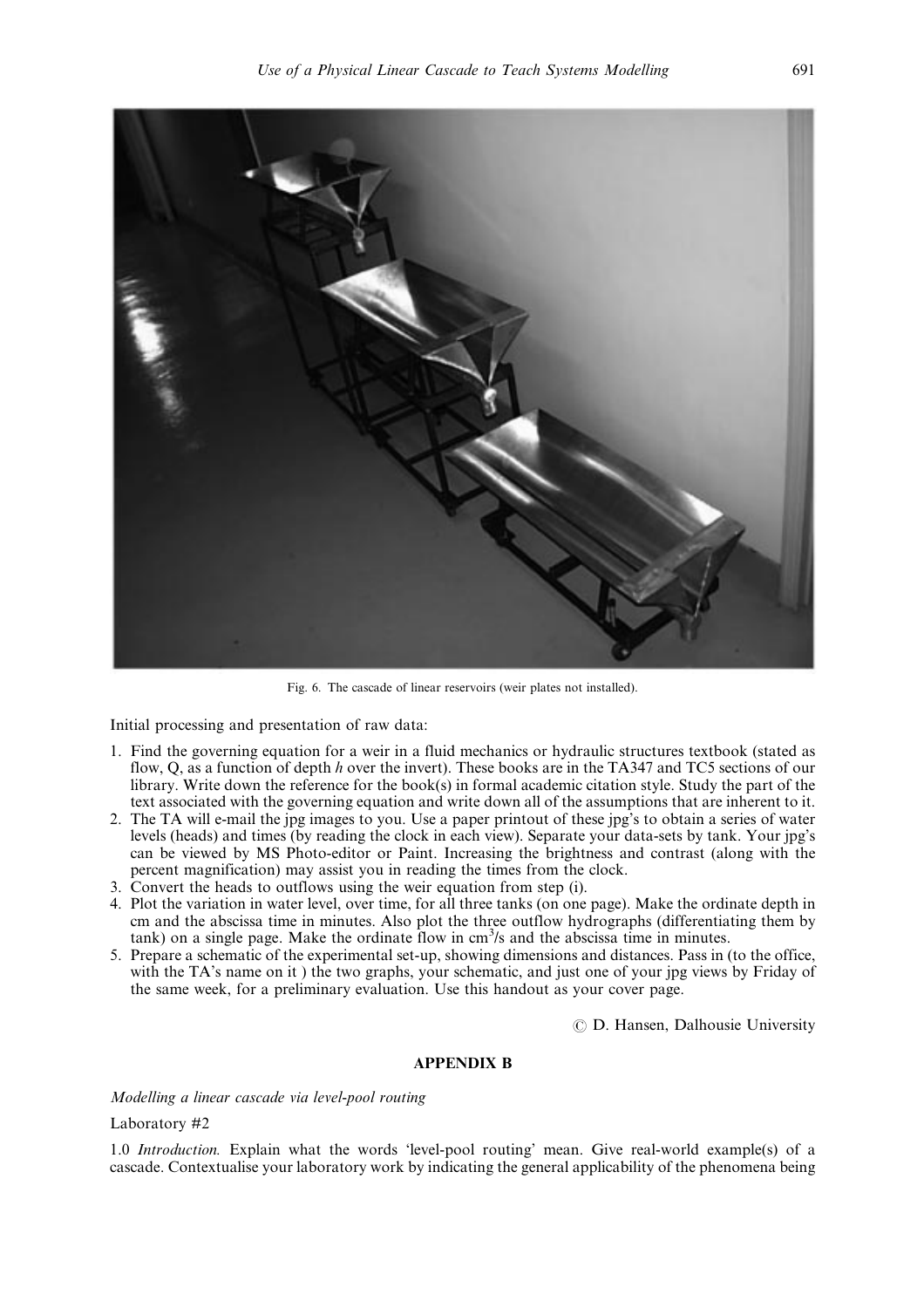observed. Who would be interested in this phenomenon, in general? Indicate how practitioners would use this type of data if it had been collected from a prototype-scale case.

2.0 *Objectives*. Present your objectives as a list. Use this list to explain the scientific issues being addressed. Essentially, your purpose is to simulate the behaviour of a sequence of small reservoirs. See the material below regarding the additional details that are of interest. State all goals, great and small, in the language of `Objectives'. Use a narrower point of view than that found in section 1.0.

3.0 Method of Investigation. Describe the physical model (apparatus) both qualitatively and quantitatively. Present a labelled schematic of your apparatus and show a representative photo. Describe how the apparatus works. Give the procedure that you followed for your experiments.

4.0 *Analysis*. Present the relevant theories. State and explain the meaning of the equations that you used to interpret your data (see guidelines on presenting equations). State any implicit limitations or assumptions associated with the equations/theory.

- . Deterministic Approach 1. Briefly present the mathematical basis for the analytical solutions, using nomenclature appropriate to this particular problem.
- . Deterministic Approach 2. Present the mathematical basis for the Euler-Heun Method, using nomenclature appropriate to this particular problem.
- $\bullet$  The STELLA<sup>®</sup> software package. Present your template and explain the meaning and function of its components. Describe how you applied this software to model this phenomenon and its sub-components.
- . Non-deterministic Approach. State the transformations (if any) that you used to obtain OLS-based `bestfit' equations to describe your experimental outcomes. In some cases did you to minimise the sum of the squared errors without the use of transformations, and if so, why? Mathematically demonstrate the physical significance of the regression constants, where applicable.

5.0 Presentation and Discussion of Results. Interleave within this section those representative figures/tables that support your most important results (the rest of the figures may be placed in an appendix).

- . Deterministic approach 1. Present graphical comparisons\* (observed and simulated hydrographs), and discuss.
- . Deterministic approach 2. Present graphical comparisons (observed and simulated hydrographs) and discuss.
- . Simulation software. Show how your Stella-based model properly demonstrated how the physical characteristics of the cascade affect its simulated behaviour. Explain how these `control outcomes' make sense.
- . Non-deterministic approach. Compare constants having physical significance. What can you infer about the system?
- Compare the above outcomes. Show the effect of changing  $\Delta t$  (where applicable). Use the analytical solutions to quantify the magnitude of your numerical errors. Use an objective measure of overall goodness-of-performance to quantitatively evaluate your degree of success in simulating the observed phenomenon. Is there a best model? Where possible, use the modelling techniques to infer the values of any physical constants or lumped parameters. Compare the inferred and observed constants. Discuss the effect of adjusting those model controls that appear to improve the predictions, such as  $\Delta t$  and the type of numerical method. In light of how the data was collected and your imperfect knowledge of the physical system tested, is there a point at which you would not be able to recognise an outcome as being better, had it been an experimental outcome? Did any refinements to the underlying physics prove not to be necessary or helpful?

# 6.0 Summary and Conclusions

# 7.0 References

# 8.0 Appendices

- . Supporting Mathematical Derivations (if any).
- . Supporting Figures.
- . Further details on Laboratory Set-up (if still required, in light of Section 3.0).
- . Supporting Tables and Computer Printouts (computer printouts are best summarised as neatly-done and easily-read tables, do not include them `raw').
- \* Important: Follow the guidelines provided on the presentation of graphs and tables.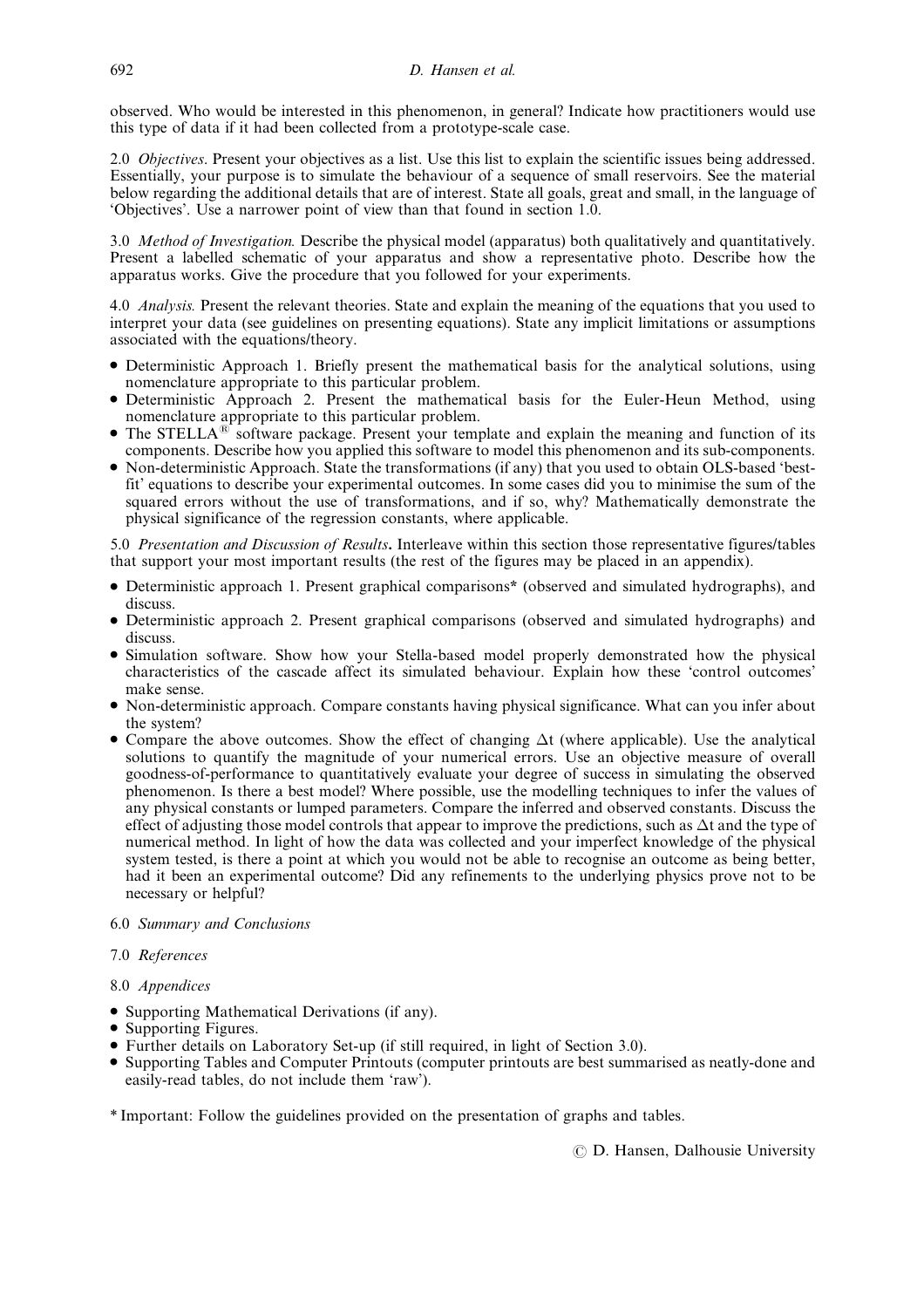# APPENDIX C

Deriving a general expression for the outflow from a cascade of linear reservoirs

Adapted by D.H. and G.H.G. from pp. 223-4 of Viessman & Lewis, Introduction to Hydrology, 4th ed., Harper-Collins.

In general the conservation of the volume in a reservoir dictates that:

$$
Q_{in} - Q_{out} = \frac{ds}{dt}
$$
 (C-1)

where Q<sub>in</sub> is the inflow, Q<sub>out</sub> is the outflow, and ds/dt is the rate of change of storage volume in the reservoir. For a linear reservoir:

$$
s = KQ_{out} \tag{C-2}
$$

If Equation (C-2) governs the behaviour of the reservoir (not the case for most reservoirs), from Equation (C-1) we may write:

$$
Q_{in} - Q_{out} = K \frac{dQ_{out}}{dt}
$$
 (C-3)

First reservoir. Let the first reservoir have an instantaneous volume appear in it, so  $Q_{in} = 0$  after  $t = 0$ .

$$
-Q_{\text{out}} = \frac{ds}{dt}\bigg|_{t>0} \tag{C-4}
$$

Substituting (C-2) into (C-4) gives:

$$
-Q_{\text{out}} = K \frac{dQ_{\text{out}}}{dt} \Big|_{t>0}
$$
 (C-5)

$$
\text{or:} \quad \frac{Q_{\text{out}}}{dQ_{\text{out}}} = -K \frac{1}{dt} \Big|_{t>0} \qquad \qquad \text{or:} \quad \frac{dQ_{\text{out}}}{Q_{\text{out}}} = -\frac{1}{K} dt \tag{C-6}
$$

Integrating (C-6) from  $t = 0^+$  to time t:

$$
\int_{0^+}^t \frac{1}{Q_{out}} dQ_{out} = -\frac{1}{K} \int_{0^+}^t dt
$$
  
In  $Q_{out}|_{t=0^+} = -\frac{1}{K}$  or:  $\ln\left(\frac{Q_{out}}{Q_{out}|_{t=0^+}}\right) = -\frac{t}{K}$  or:  $\frac{Q_{out}}{Q_{out}|_{t=0^+}} = \exp\left(-\frac{t}{K}\right)$  (C-7)

From (C-2)  $Q_{out} = s/K$  so it is also true that:

$$
Q_{\text{out}}|_{t=0^+} = \frac{s_o}{K}
$$
 (C-8)

Substituting (C-8) into (C-7) gives:

$$
\frac{Q_{\text{out}}}{s_{\text{o}}/K} = \exp\left(-\frac{t}{K}\right)
$$
  
or:  $Q_{\text{out}} = \frac{s_{\text{o}}}{K} \exp\left(-\frac{t}{K}\right)$  (C-9)

Note: If we want to know the volume drained after a given elapsed time for tank 1, from equation (C-9):

$$
\forall = \int Q_{out} dt = \int_0^t \frac{s_o}{K} exp\left(-\frac{1}{K}t\right) dt
$$

Denoting  $\kappa$  as s<sub>o</sub>/K and  $\beta = 1/K$ :

$$
\forall = \int_0^t \kappa \exp(-\beta t) dt = -\frac{\kappa}{\beta} \exp(-\beta t) \Big|_0^t = -\frac{\kappa}{\beta} \exp(-\beta t) + \frac{\kappa}{\beta}
$$

$$
\forall = \frac{\kappa}{\beta} - \frac{\kappa}{\beta} \exp(-\beta t)
$$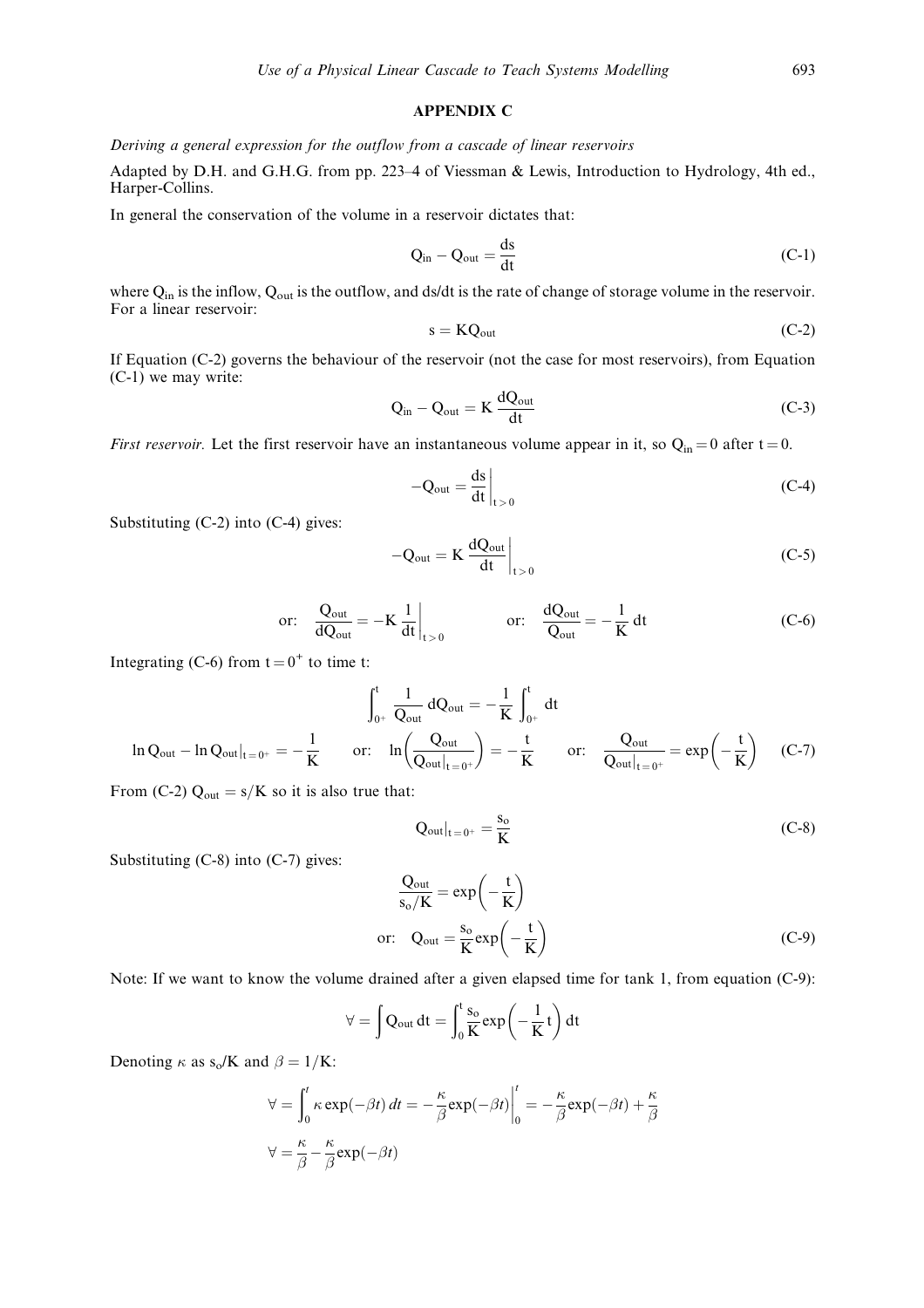Using the definitions:

$$
\forall = s_o \bigg[1 - exp\bigg(-\frac{1}{K}t\bigg)\bigg]
$$

Second reservoir. Let us now route this exponentially-decaying flow coming out of reservoir #1 (described by equation (C-9)) through reservoir #2 (i.e. 'pour' this outflow into tank #2). Substituting (C-9) into (C-3) with the  $Q_{\text{out}}$  of (C-9) as the new  $Q_{\text{in}}$  gives:

$$
\frac{s_o}{K} \exp\left(-\frac{t}{K}\right) - Q_{out} = K \frac{dQ_{out}}{dt}
$$
 (C-10)

Solving using an integrating factor gives:

$$
Q_{\text{out}} = \frac{s_{\text{o}}}{K^2} t \exp\left(-\frac{t}{K}\right) \tag{C-11}
$$

In the limit (3rd reservoir and beyond). Repeating the entire procedure  $n$  times gives the following equation for the general outflow Q:

$$
Q = \frac{s_0}{(n-1)!K^n} t^{n-1} \exp\left(-\frac{t}{K}\right)
$$
 (C-12)

Note that the well-known two-parameter  $\Gamma$  function (with s<sub>o</sub> = 1) is:

$$
Q = \frac{1}{\Gamma(n)K^n} t^{n-1} \exp\left(-\frac{t}{K}\right)
$$
 (C-13)

The same function with an initial volume  $s<sub>o</sub>$  is then:

$$
Q = \frac{s_o}{\Gamma(n)K^n} t^{n-1} \exp\left(-\frac{t}{K}\right)
$$
 (C-14)

The PMF of the  $\Gamma$  distribution (associated with equation (C-13)) is more commonly written:

$$
f(x; \alpha, \beta) = \frac{1}{\Gamma(\alpha)\beta^{\alpha}} x^{\alpha - 1} \exp\left(-\frac{x}{\beta}\right)
$$
 (C-15)

Comparing (C-14) and (C-15), it is obvious that time t is x,  $n = \alpha$  and  $K = \beta$ .

Applying (C-14) to the peak flow of a given hydrograph:

$$
Q_{\text{max}} = \frac{s_{o}}{\Gamma(n)K^{n}} t_{Q\text{max}}^{n-1} \exp\left(-\frac{t_{Q\text{max}}}{K}\right)
$$
 (C-16)

Dividing  $(C-14)$  by  $(C-16)$ :

$$
\frac{Q}{Q_{\text{max}}} = \left(\frac{t}{t_{Q\text{max}}}\right)^{n-1} \exp\left(\frac{t_{Q\text{max}} - t}{K}\right) \tag{C-17}
$$

The expected value of equation (C-15) is

$$
t_g = \alpha \beta = nK \tag{C-18}
$$

The mode of the gamma distribution is:

$$
f_{\rm{max}}
$$

or, in hydrograph routing nomenclature:

$$
t_{\rm Q\,max} = (n-1)\mathbf{K} \tag{C-19}
$$

The difference between the mean and the mode is then:

$$
t_g - t_{Q\max} = K
$$

 $x_{\text{mod e}} = (\alpha - 1)\beta$ 

The exponent  $n - 1$  in equation (C-17) is:

$$
n - 1 = \frac{t_{Qmax}}{K} = \frac{t_{Qmax}}{t_g - t_{Qmax}}\tag{C-20}
$$